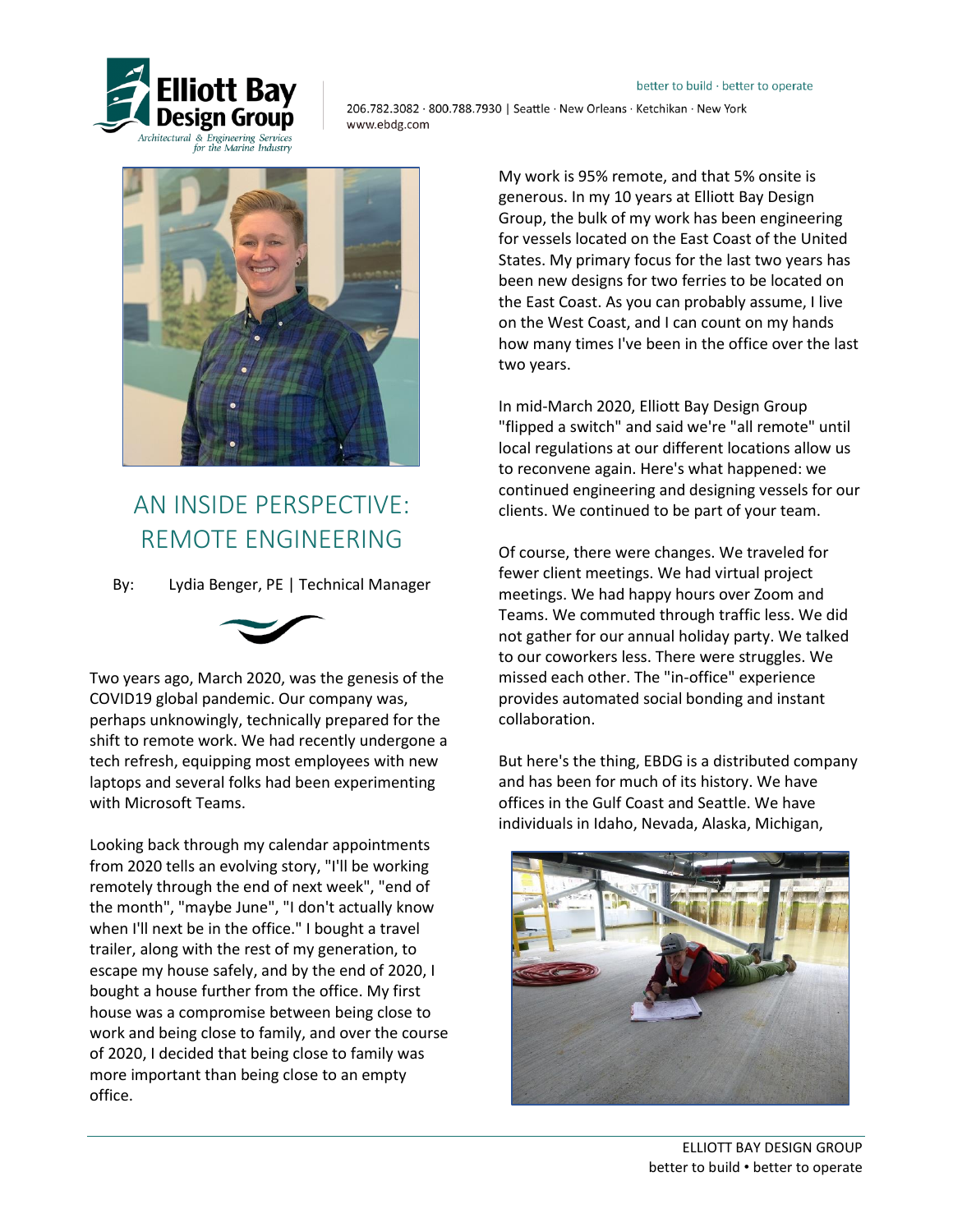South Carolina, Texas and New York. One third of our employees live away from the "home office"!

When we went remote, the challenges of our distributed employees diminished. It's like the Seattle office suddenly realized the communication challenges our team members in other states have been struggling with for years: "We're in a different time zone." "It's difficult to hear everyone in the conference room." "I'd love to be considered for that opportunity, but you don't see me." The pandemic leveled the playing field for our employees outside of Seattle.

I have a theory. Engineering for an engineer is not hard; just as sales, for a great salesperson, is not difficult. Ok, so if engineering is easy, where is the challenge in my work? Communication. Communication of the engineering is the most difficult part of my job. I put together drawings, add general notes, write reports, and write specifications. Then I probably answer a handful of emails, phone calls, and video calls to confirm all of the above.

The remote office is the Communication Challenge 2.0. We can no longer depend on the lunchroom, the coffee pot, or a lap around the cubicles to provide chance social interactions. We cannot overhear a discussion between coworkers a few cubicles over and stumble into prime collaboration. We likely are not going to walk up the street to the same pub. We must learn to replicate these necessary activities in the virtual sphere. We can schedule check-ins and coffee breaks with our coworkers. We can plan to be at the same brewery on a particular day. We can collaborate in public virtual spaces so others can "overhear" and offer to contribute. We can be intentional. I know these suggestions are concessions or compromises for the real deal, but the future must remain flexible for the needs of our employees. We can offer remote work, regardless of location, family situation and health mandates. We can hire the best people which will allow us to respond faster to our clients' onsite needs. We can engineer remotely, but to do so we need to take on a new challenge in communication.



So here we go, mask mandates are ending, in person gatherings are happening, we're all collectively sighing in relief as we put the past two years behind us. Do we all buy new pants and rush back to the office?

I'm not planning on returning to the office of two years ago. The pandemic highlighted for me the importance of family, friends, hobbies, travel, and basically all the life side of the work/life balance. Don't hear me incorrectly! I value work. I enjoy deep thinking, problem solving, and helping people. I envision a future where work and life are not in conflict, not something I need to "balance," but something that blends seamlessly together. To do this I intend to work hard at communicating my availability, my assumptions, my abilities, and my needs. I intend to make dedicated time for my coworkers and to listen to their needs. I will dedicate time for in-person work gatherings, but it won't be for the sake of "going to work." It will be for relationship building to reinforce our digital work experience. Bring on the new communication challenge! It won't be easy, but it will be for the betterment of my life, my coworkers' lives, and my community.